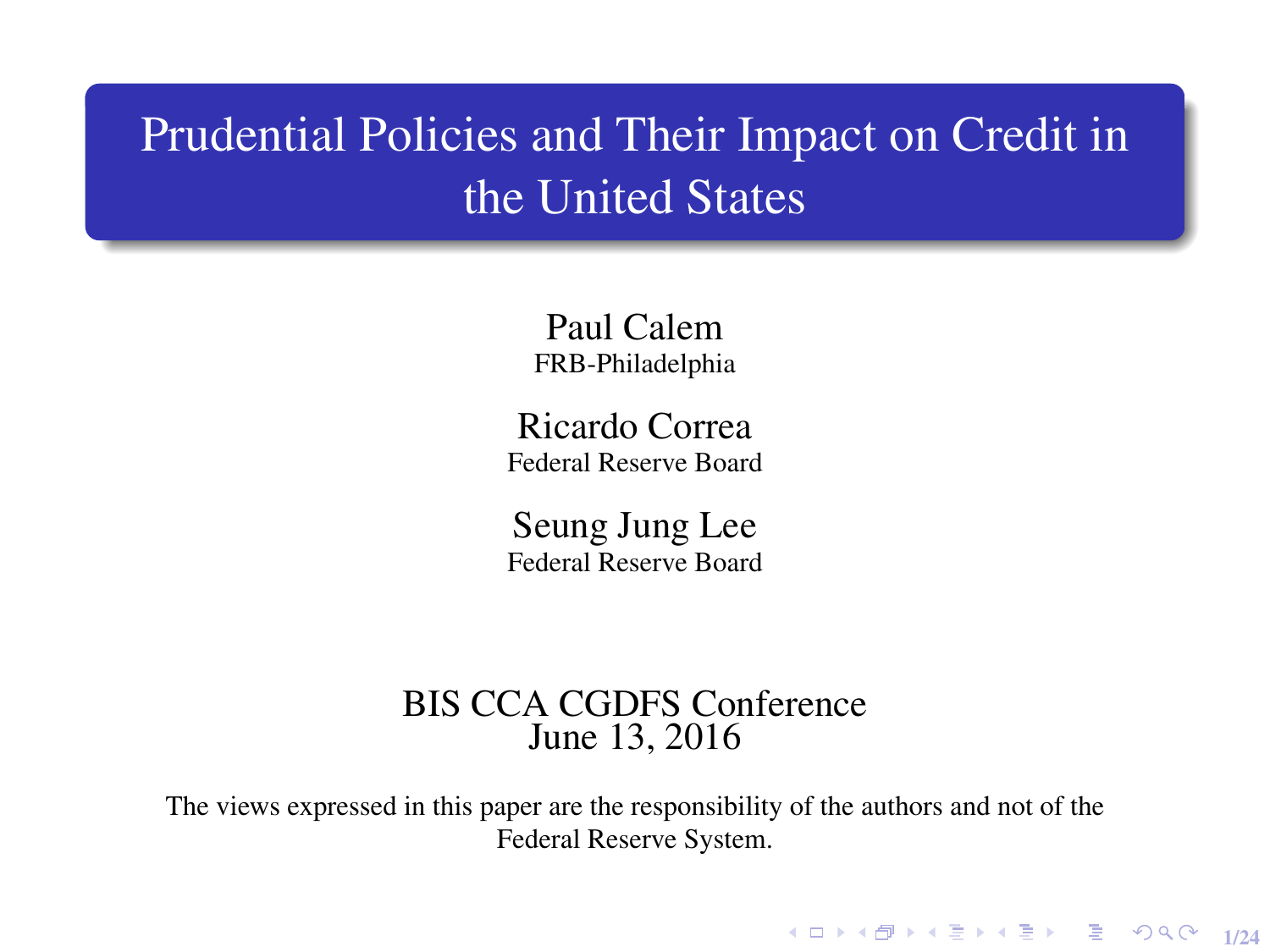#### **Motivation**

- The global financial crisis has triggered research about the impact of macroprudential instruments designed to promote financial stability
- Most have relied on cross-country analyses and/or macro data
	- Cross-country: Akinci and Olmstead-Rumsey (2015), Kuttner and Shim (2013), Cerutti, Claessens, and Laeven (2015)
	- United States: Elliott, Feldberg, and Lehnert (2013)
- Few studies use micro-level information, which help with identification
	- Spain: Jimenez, Ongena, Peydro, and Saurina (2015)
- *Our study is the first to examine the impact of prudential policies using credit-registry data in the United States*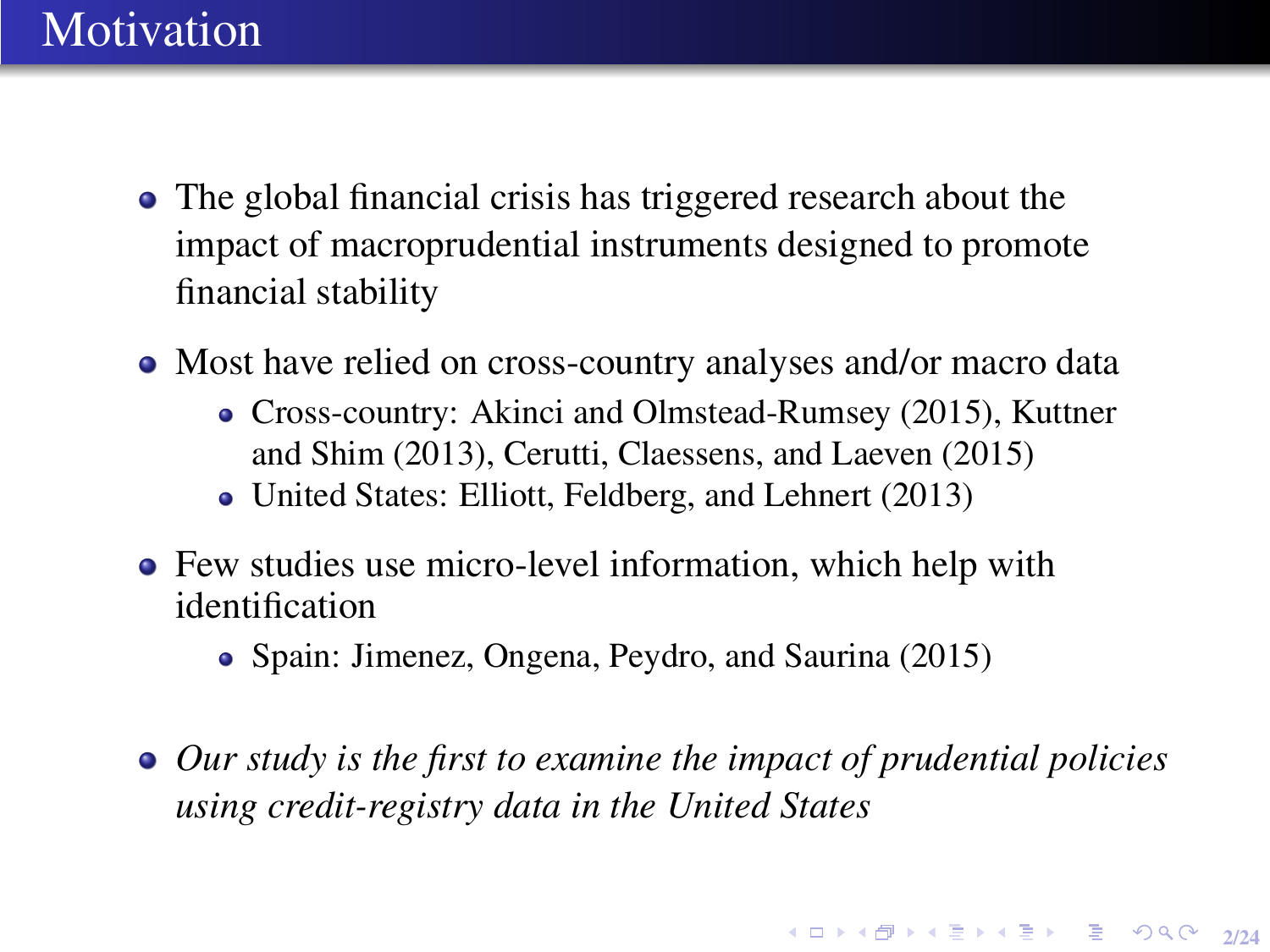## Some Current U.S. Prudential Policies

- Comprehensive Capital Analysis and Review (CCAR)
	- Primarily structural, possibly some lean-against-the-wind effects via scenario specification
- Interagency Guidance on Leveraged Lending (IGLL)
	- Microprudential and structural in nature, but may have had macroprudential effects
- U.S. implementation of Basel III
	- Examples include the supplementary leverage ratio and countercyclical capital buffer
- *We analyze the effects of the CCAR bank stress tests on the jumbo mortgage market and the IGLL supervisory guidance on the syndicated loan market*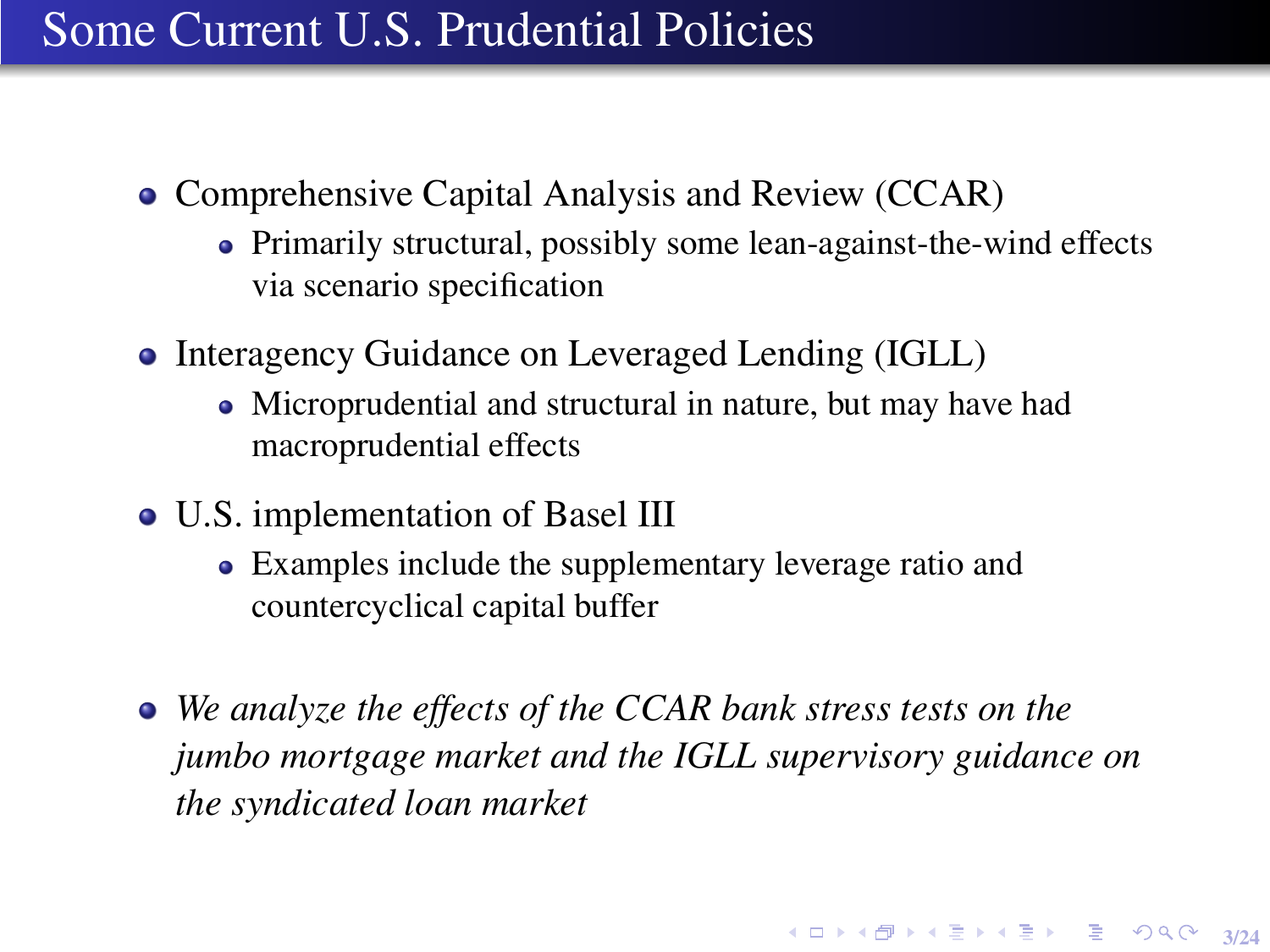### Bank Stress Testing

- 2009 Supervisory Capital Assessment Program (SCAP)
	- Assessment of capital needs across 19 largest BHCs based on scenarios for real GDP growth, the unemployment rate, and house price growth
	- Provided greater assurance about the health of the banks
- Annual CCAR Stress Tests since 2011
	- Evaluates banks' capital distribution plans that would allow them to maintain sufficient capital even in the event of an extended period of highly adverse economic and financial conditions
	- The same 19 BHCs were subject to the review until 2013
	- The number of BHCs in the review expanded in 2014 and 2015
	- As time progressed, scenarios on more variables and "severely adverse" scenarios were introduced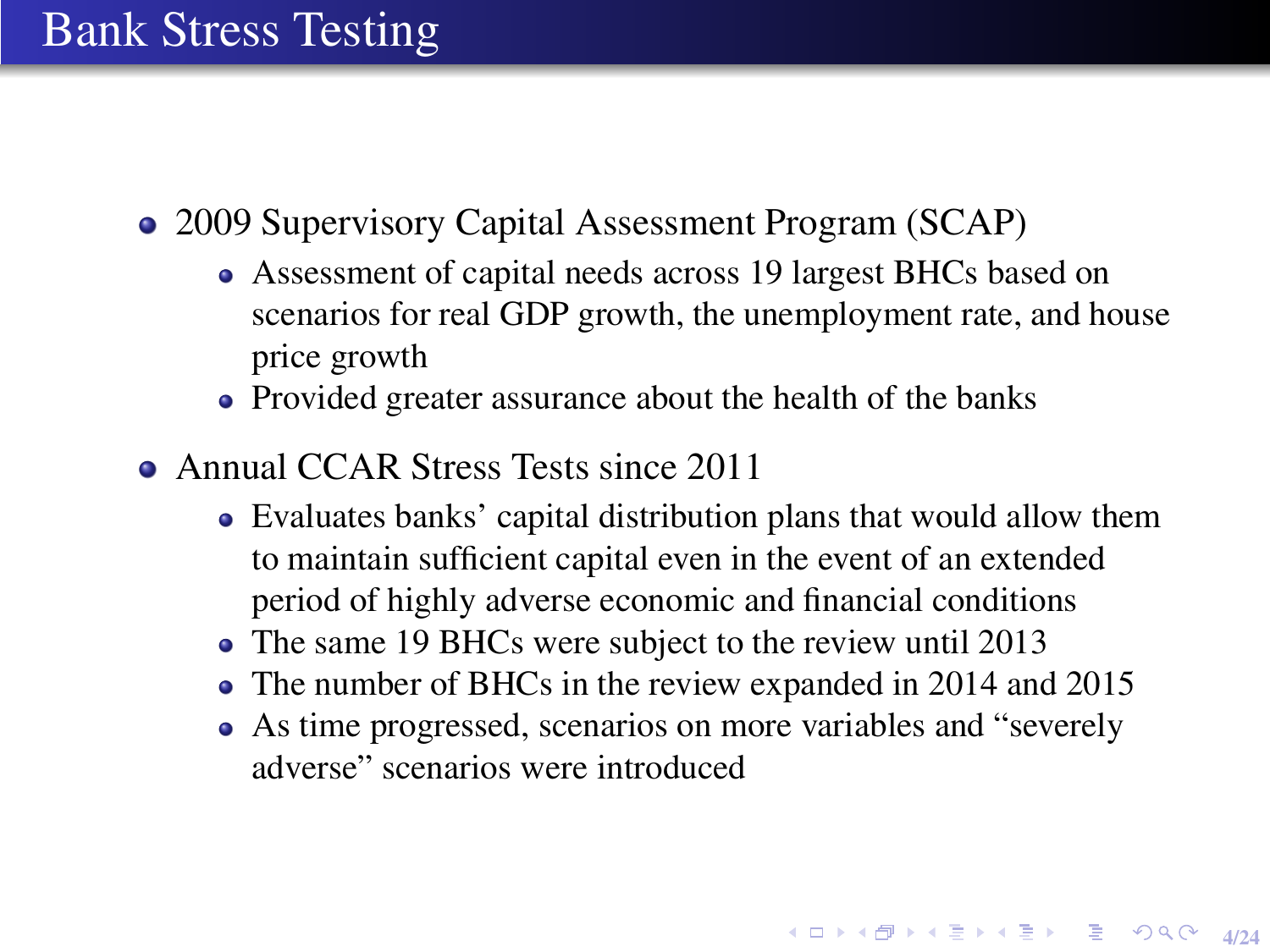#### CCAR Adverse Scenarios for House Price Growth

| <b>SCAP/CCAR</b> | Adverse Scenario         | Severely Adverse Scenario |
|------------------|--------------------------|---------------------------|
| 2009 SCAP        | $-28\%$ (within 2 years) |                           |
| 2011 CCAR        | $-11\%$ (within 3 years) |                           |
| <b>2012 CCAR</b> |                          | $-21\%$ (within 3 years)  |
| 2013 CCAR        | $-10\%$ (within 3 years) | $-21\%$ (within 3 years)  |
| <b>2014 CCAR</b> | $-14\%$ (within 3 years) | $-26\%$ (within 3 years)  |

- 2011 CCAR was the inaugural CCAR and the CCAR banks' capital ratios were generally still extremely low
- Compared to previous years' house price growth, 2011 CCAR assumed acceleration in the decline of house prices

*HYPOTHESIS 1*—CCAR banks tightened credit for mortgages typically held on balance sheet (jumbo loans), especially in 2011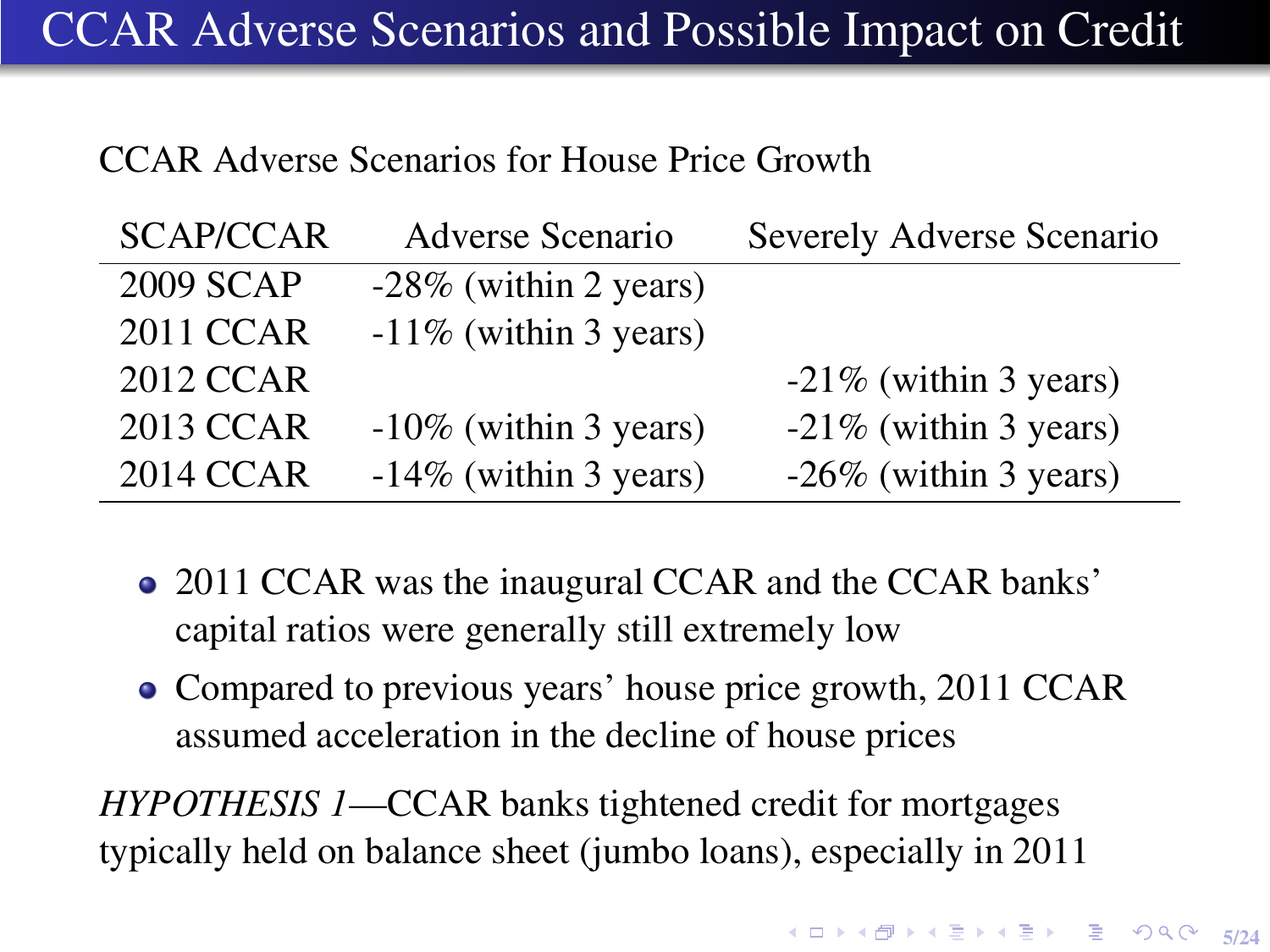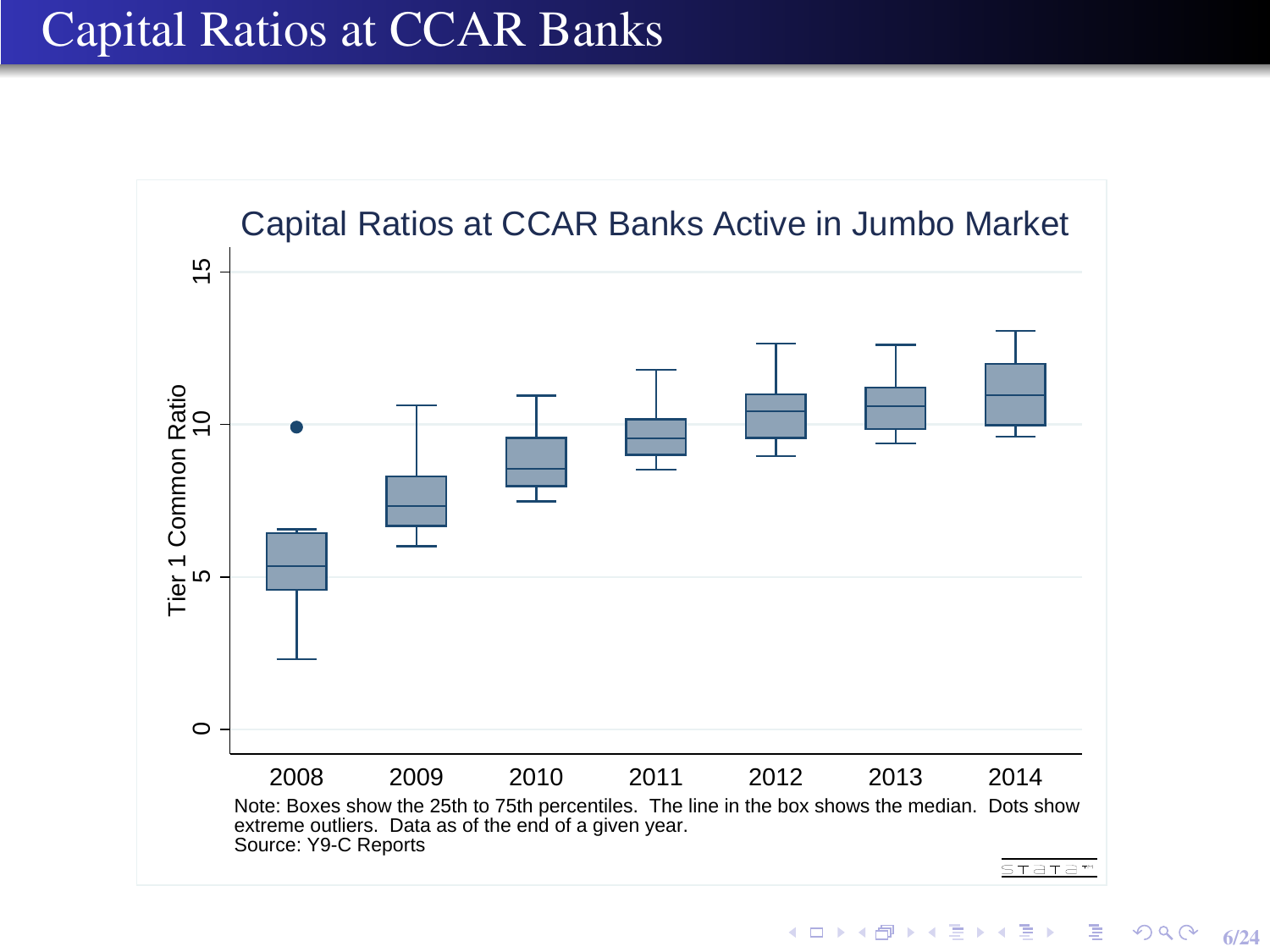- Background and purpose
	- Enacted by Congress in 1975
	- Provides public data to be used to assist in determining whether financial institutions are serving the housing needs of their communities, etc.
	- The 2015 HMDA data (for mortgage lending activity in 2014) had 7,062 reporting institutions and 11.9 million loan records
- **o** Data items
	- Reporting institution, loan amount, loan purpose (home purchase, refinance, etc.), property location (state), and borrower information
	- Action variables (loans originated, total number of applications, applications denied, applications withdrawn, etc.)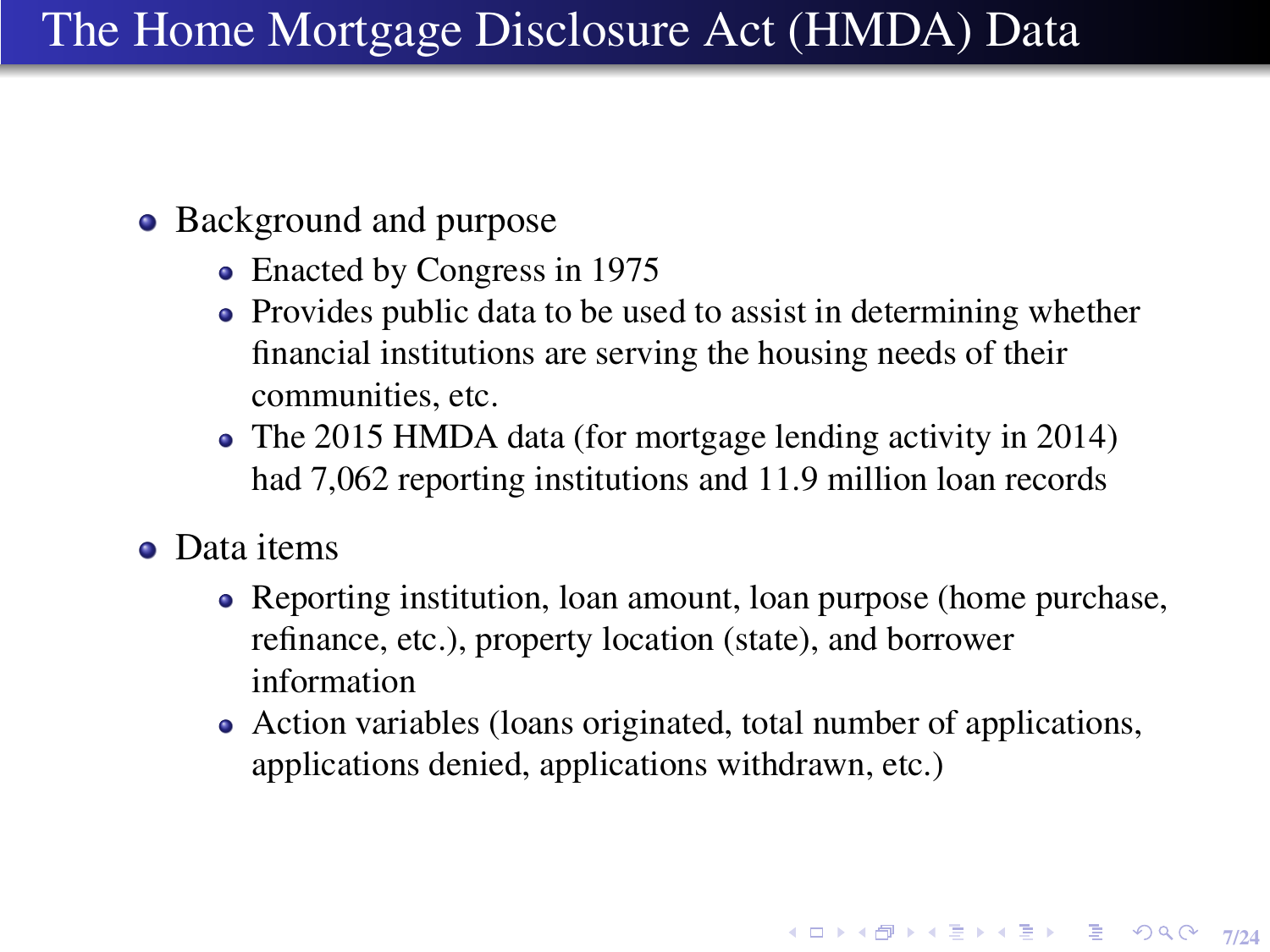# Recent Developments in the Mortgage Market

- Litigation and mortgage putback risk
	- Large banks have settled large litigation expenses related to mortgage originations
	- Mortgage putback risk is the risk of being forced to repurchase mortgages from the entity holding the mortgage securities associated with fraudulent or faulty documents
- Basel III and mortgage servicing rights (MSRs)
	- Final Rule established on July 2, 2013
	- MSRs can only amount up to 10% of common equity Tier 1 (or else deducted from common equity) with 100% risk weights (increasing to 250% in 2018)
- Cleaner to investigate effects of CCAR on jumbo mortgages
	- We use a broader definition of jumbo mortgages (mostly loans of above \$417,000)
	- Sales to GSEs are significantly constrained for these loans
	- We look at effects on jumbo mortgage origination market shares and approval rates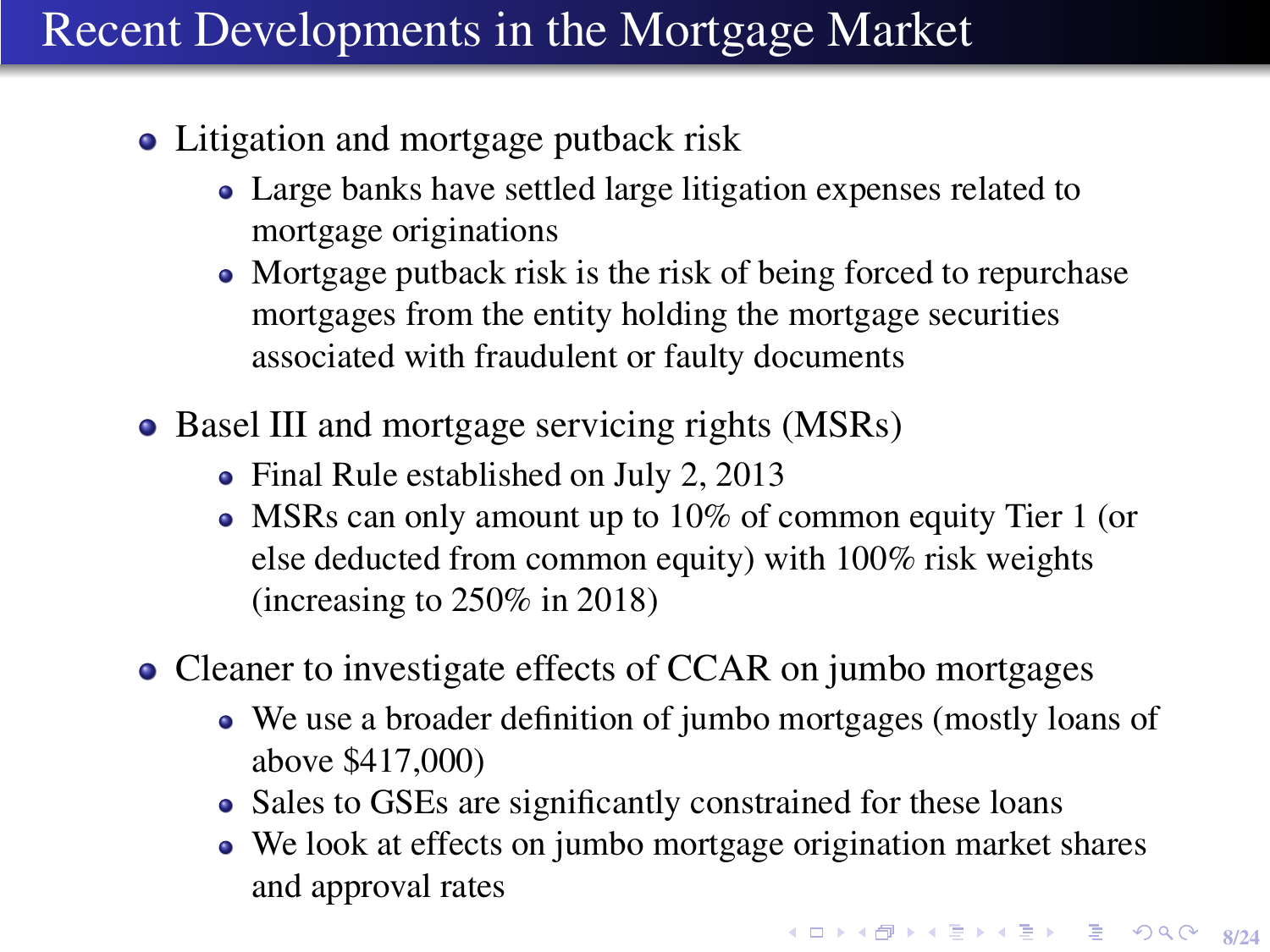### Recent Developments in the Jumbo Mortgage Market

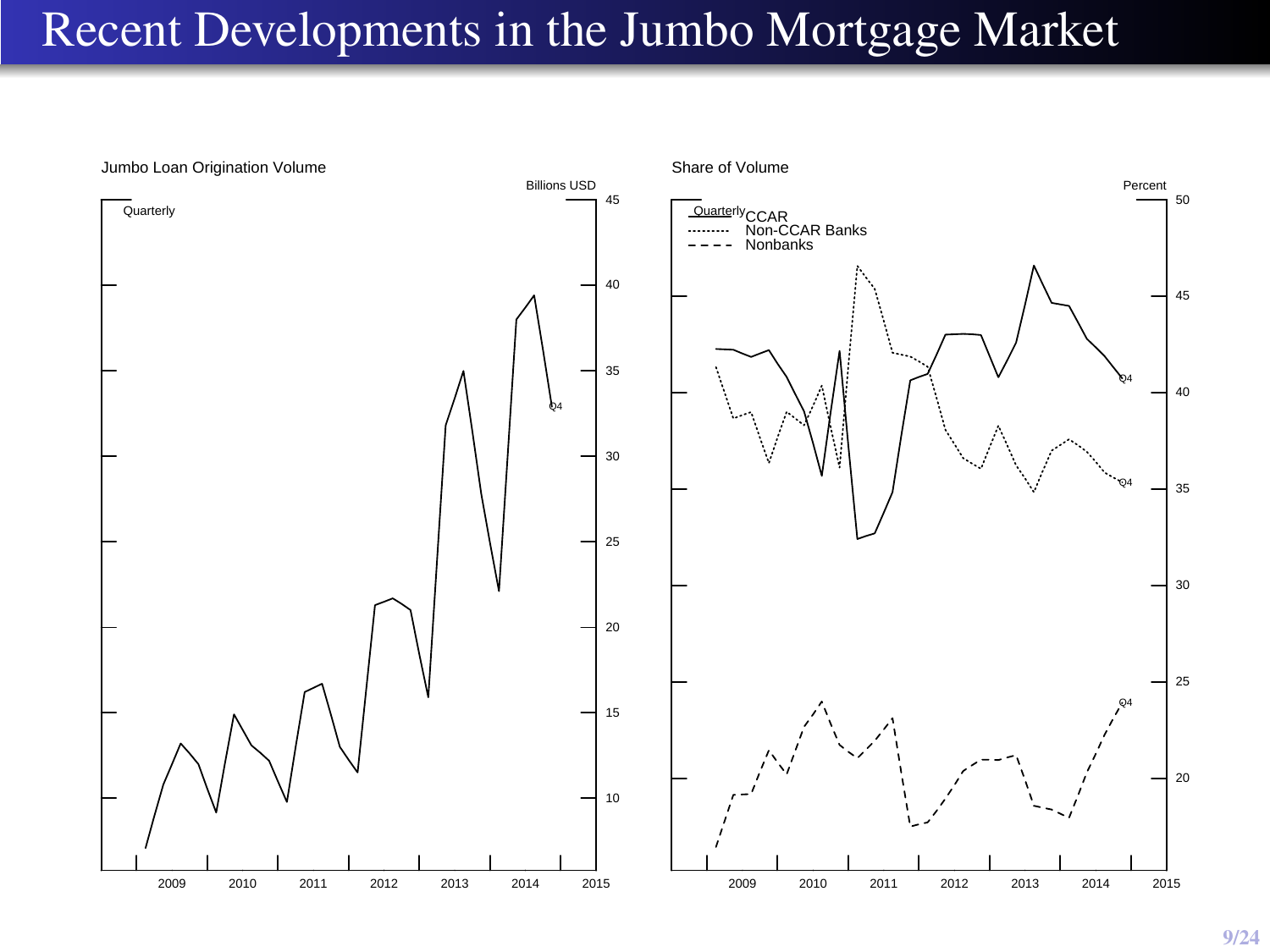#### Table: State-level summary statistics (in percent)

|                          | Mean | Median | Std.Dev. | Min     | Max  |
|--------------------------|------|--------|----------|---------|------|
| CCAR banks' share        | 35.1 | 35.3   | 15.8     | 0.0     | 92.8 |
| Growth in house prices   | 0.5  | 0.6    | 6.3      | $-29.7$ | 27.2 |
| Unemployment rate        | 7.7  | 7.6    | 1.9      | 3.3     | 14.4 |
| Growth in per capita GSP | 1.8  | 2.4    | 3.4      | $-21.2$ | 11.7 |

<span id="page-9-0"></span>Note: Summary statistics are for 49 states (which excludes North Dakota) and District of Columbia from 2009:Q1 to 2014:Q4. CCAR Banks' share is the share of jumbo mortgage loan originations by CCAR banks in a given state. Jumbo loans are defined as mortgages with principals above \$417,000 loan limit. In Alaska and Hawaii, the limit is \$625,500. Growth in house prices is compared to previous year. Unemployment rate is 12 month moving average. Growth in per capita GSP is compared to the previous year. All data is from 2009:Q1 to 2014:Q4.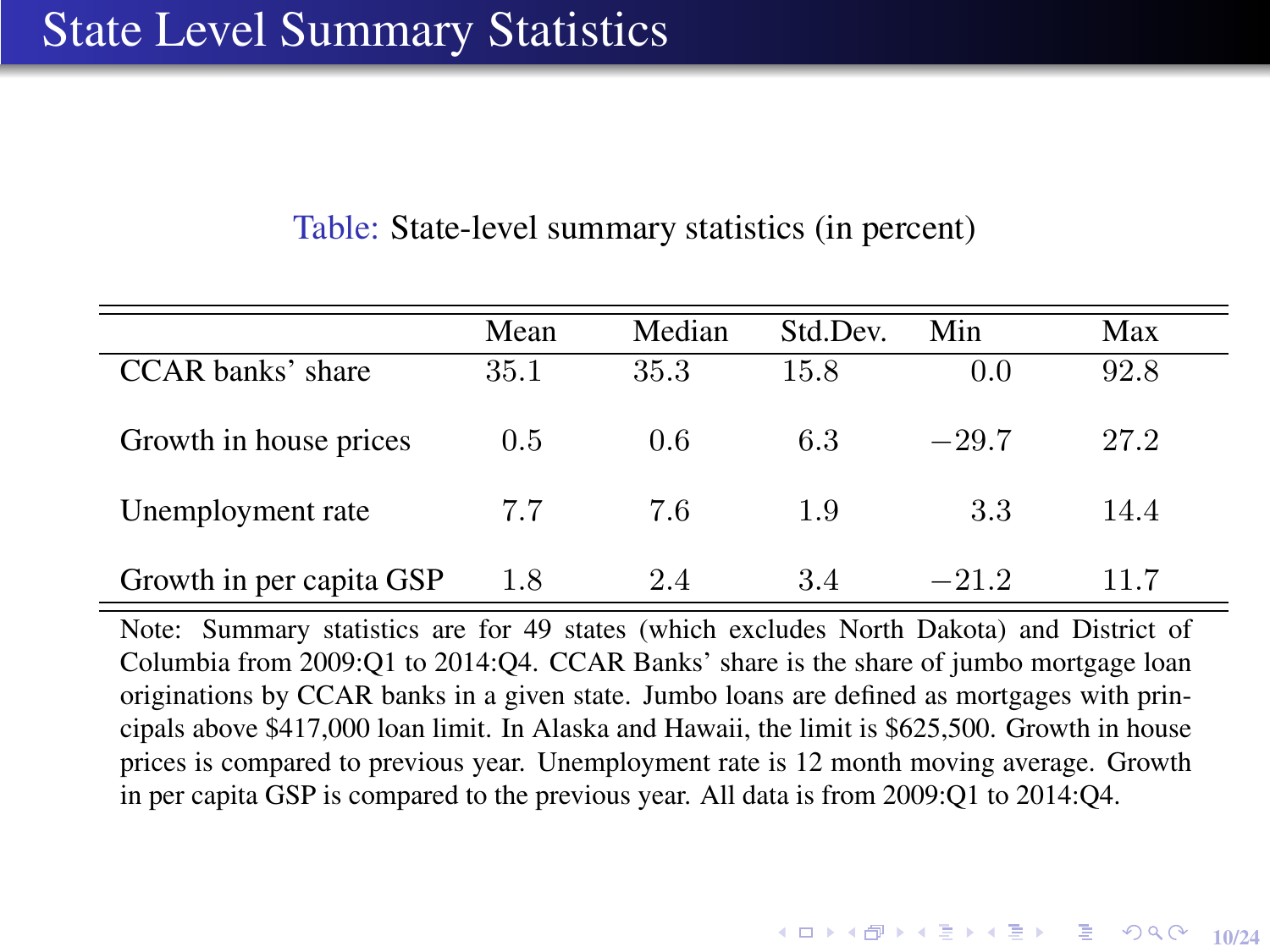## Main State Level Empirical Specification

$$
jumbosh are_{s,t} = \alpha_s + \beta_{2009} S_t^{2009} + \sum_{j=2011}^{2014} \beta_j C_t^j +
$$
  

$$
X_{s,t}\gamma_X + \gamma_T time_{s,t} + \gamma_T 2 time_{s,t}^2 + \varepsilon_{s,t}
$$

- $\bullet$  jumboshare<sub>s,t</sub> is the share of jumbo originations at CCAR banks in state  $s$  at time  $t$  (relative to all institutions)
- $\alpha$ <sub>s</sub> is state fixed effect
- $S_t^{2009}$  is the 2009 SCAP period–can vary from one-quarter effect to 4 quarter effect
- $C_t^j$  $t_i^j$  is the CCAR period for  $j = 2011, 2012, 2013, 2014$ –can vary from one-quarter effect to 4 quarter effect
- Can include  $X_{s,t}$ , which is a vector of state-specific macro/financial variables
- $time_{s,t}$  and  $time_{s,t}^2$  are state-specific quadratic time trends
- <span id="page-10-0"></span>-<br>KD X K @ X K 클 X K 클 X - 클 - ⊙ Q Q - 11/24 • Error term double clustered by state a[nd](#page-9-0) t[im](#page-11-0)[e](#page-9-0)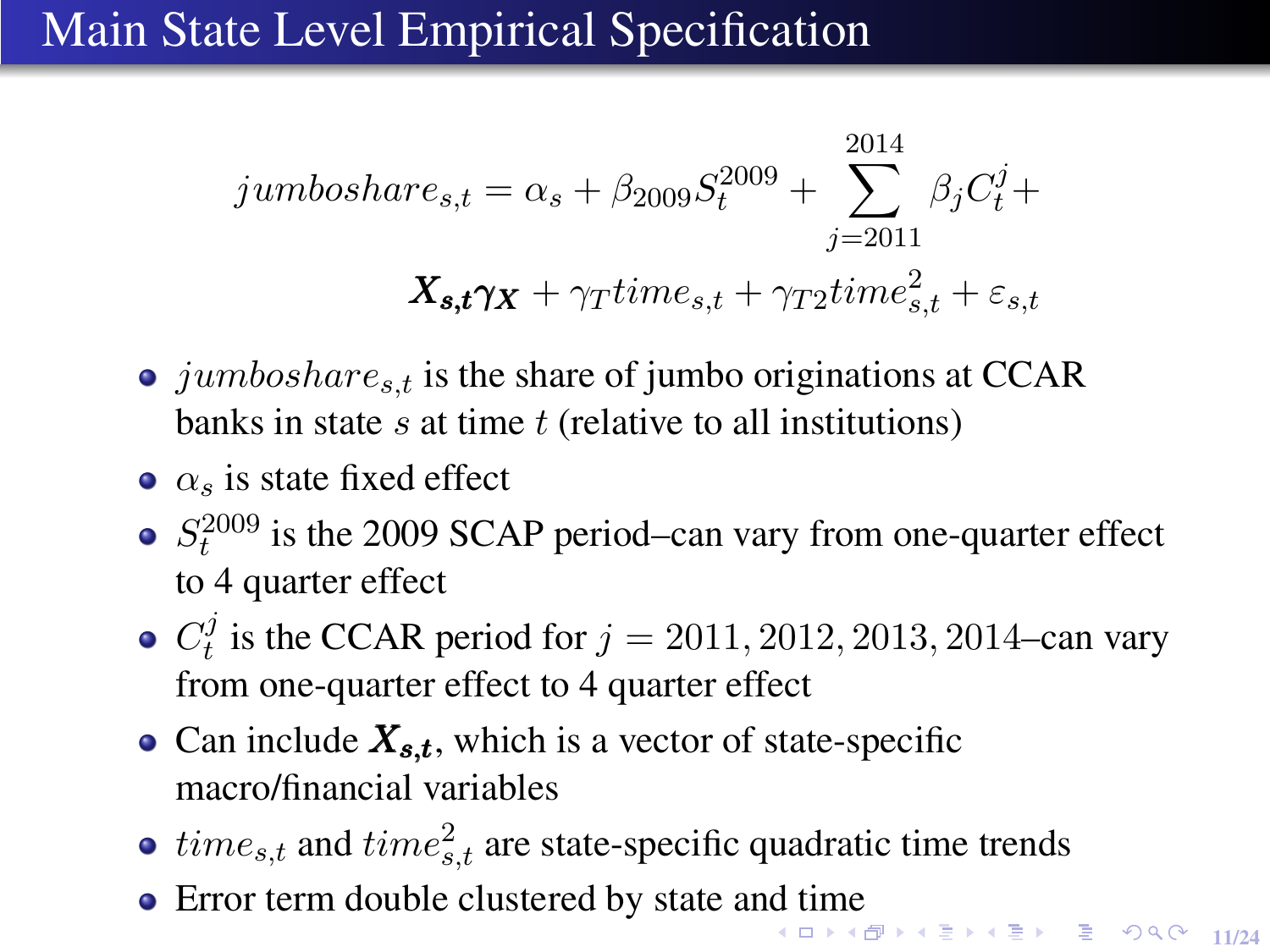### Main State Level Origination-Share Results

Dependent Variable: CCAR bank jumbo loan origination share (relative to all institutions) in a given state

|                        | 1 quarter   | 2 quarters  | 3 quarters | 4 quarters |
|------------------------|-------------|-------------|------------|------------|
| 2009 SCAP              | 0.905       | 2.908       | $4.816***$ | 2.020      |
| 2011 CCAR              | $-4.874***$ | $-4.163***$ | $-3.372**$ | $-4.392$   |
| 2012 CCAR              | $-0.880$    | $-0.609$    | $-0.192$   | $-3.319$   |
| 2013 CCAR              | $-1.230*$   | $-0.576$    | 1.115      | $-2.951$   |
| 2014 CCAR              | $-0.095$    | 0.748       | 1.370      | $-3.940$   |
| Growth in house prices | $0.278*$    | 0.239       | 0.162      | 0.123      |
| Unemployment rate      | $-1.186$    | $-1.221$    | $-1.530**$ | $-2.027**$ |
| Growth in per cap. GSP | $-0.093$    | 0.017       | 0.143      | $-0.050$   |
| Num. of observations   | 1200        | 1200        | 1200       | 1200       |
| R-squared              | 0.78        | 0.79        | 0.79       | 0.78       |

<span id="page-11-0"></span> $* p < 0.10, ** p < 0.05, *** p < 0.01$ . Errors double clustered by state and time. Other regressors not shown.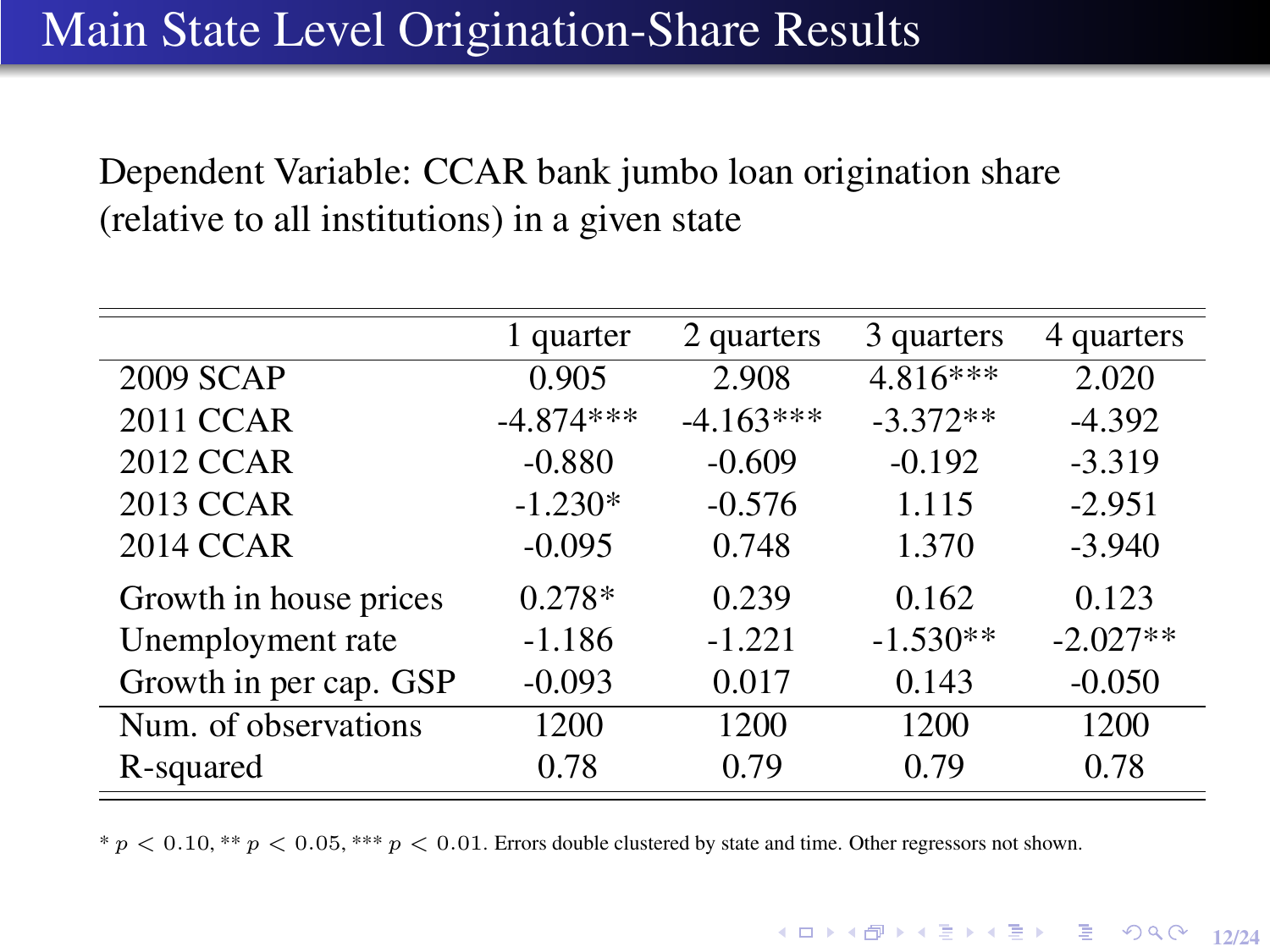#### Bank-State Level Empirical Specification

jumboshare<sub>b,s,t</sub> = 
$$
\alpha_{b,s} + \beta_{2009} S_t^{2009} + \beta_{2009}^{cap} Cap_{b,t} \times S_t^{2009} +
$$
  
\n
$$
\sum_{j=2011}^{2014} \beta_j C_t^j + \sum_{j=2011}^{2014} \beta_j^{cap} Cap_{b,t} \times C_t^j + \beta^{cap} Cap_{b,t} +
$$
\n
$$
\log(Assets)_{b,t} + \mathbf{X}_{s,t} \gamma_{X} + \gamma_{T} time_{b,s,t} + \gamma_{T2} time_{b,s,t}^2 + \varepsilon_{b,s,t}
$$

- Now jumboshare $b_{b,s,t}$  is the share of jumbo originations at CCAR bank  $b$  in state  $s$  at time  $t$
- Can interact tier 1 common ratio at each bank with each Stress Test episode to see if more capitalized CCAR banks were relatively less affected by the Stress Tests
- Restrict sample to be balanced panel (10 banks in 33 states) of nonzero shares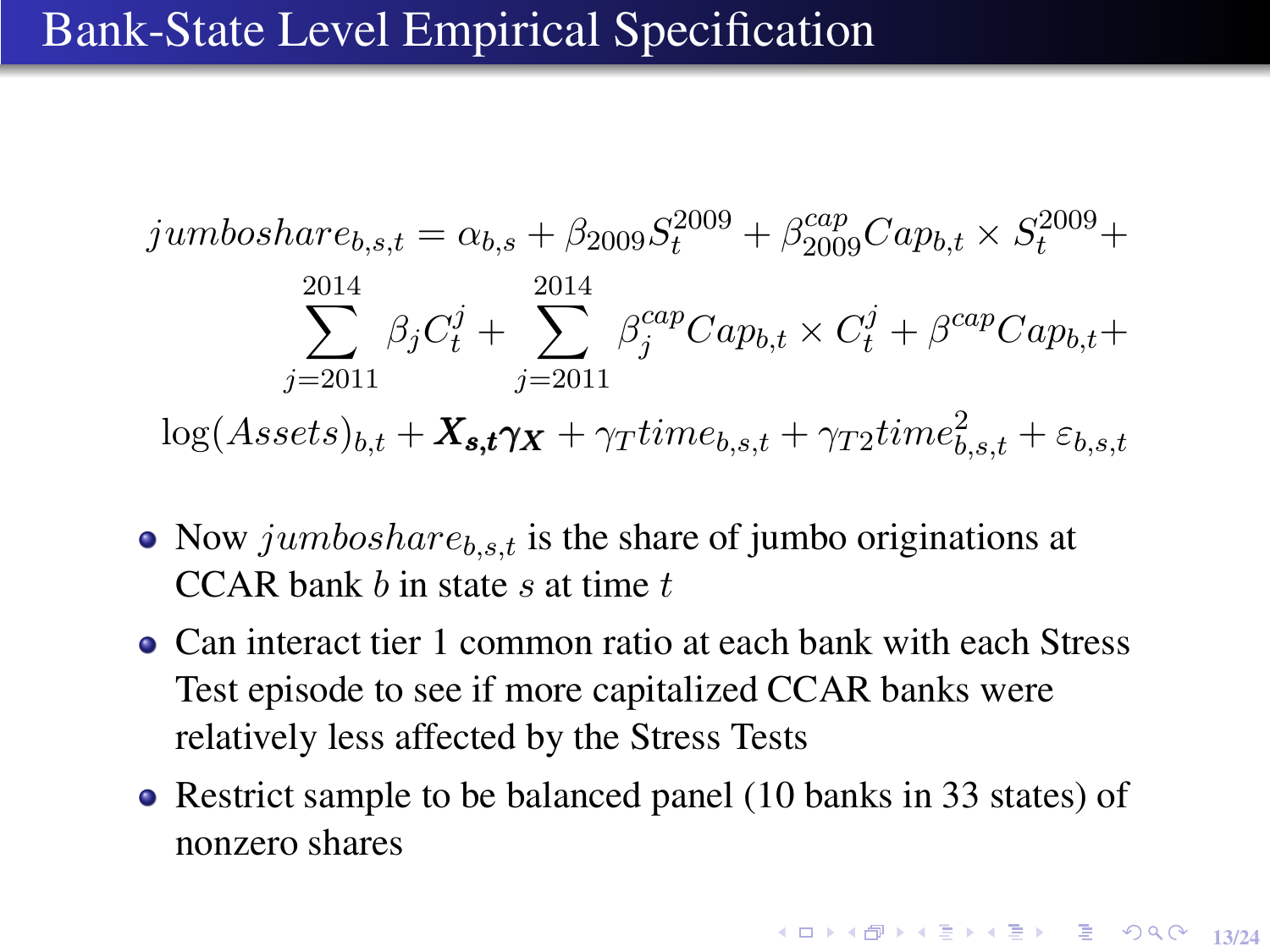Dependent Variable: CCAR bank-specific jumbo loan origination share in a given state—restricted to balanced panel of nonzero shares

|                              | 1 quarter   | 2 quarters  | 3 quarters  | 4 quarters |
|------------------------------|-------------|-------------|-------------|------------|
| 2011 CCAR                    | $-7.199***$ | $-6.638***$ | $-6.752***$ | $-5.174*$  |
| TCE ratio $\times$ 2011 CCAR | $0.683***$  | $0.632***$  | $0.638***$  | 0.481      |
| TCE ratio                    | $-0.282*$   | $-0.262$    | $-0.289$    | $-0.287$   |
| log(total assets)            | $-4.855$    | $-5.355$    | $-5.487$    | $-5.000$   |
| Growth in house prices       | 0.072       | 0.060       | 0.038       | 0.032      |
| Unemployment rate            | $-4.855$    | $-5.355$    | $-5.487$    | $-5.000$   |
| Growth in per capita GSP     | $-0.042$    | $-0.022$    | $-0.017$    | $-0.054$   |
| Num. of observations         | 3120        | 3120        | 3120        | 3120       |
| R-squared                    | 0.87        | 0.87        | 0.87        | 0.87       |

\*  $p < 0.10$ . \*\*  $p < 0.05$ , \*\*\*  $p < 0.01$ . Errors double clustered by bank-state and time. Other regressors not shown.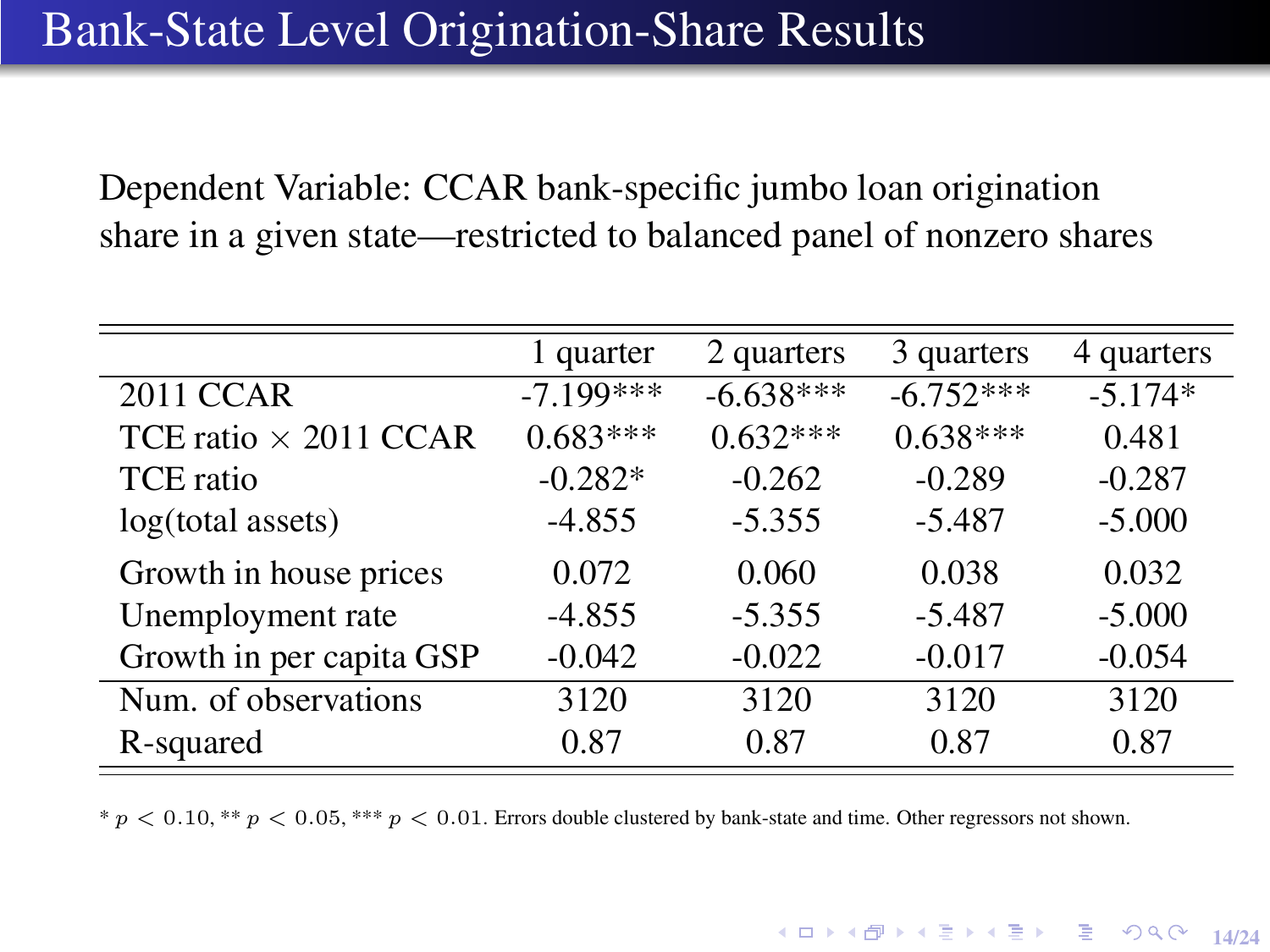Dependent Variable: CCAR bank-specific jumbo loan approval rate in a given state—restricted to balanced panel of nonzero shares

|                              | 1 quarter   | 2 quarters  | 3 quarters  | 4 quarters  |
|------------------------------|-------------|-------------|-------------|-------------|
| 2011 CCAR                    | $-25.04*$   | $-23.74**$  | $-33.01***$ | $-35.31***$ |
| TCE ratio $\times$ 2011 CCAR | $2.777*$    | $2.323*$    | 3.280***    | $3.872***$  |
| TCE ratio                    | $-0.305$    | $-0.159$    | $-0.564$    | $-0.583$    |
| log(total assets)            | $-42.12***$ | $-43.04***$ | $-40.32***$ | $-35.51**$  |
| Growth in house prices       | 0.057       | $-0.007$    | $-0.104$    | $-0.072$    |
| Unemployment rate            | 0.714       | 0.911       | 0.945       | 1.573       |
| Growth in per capita GSP     | $-0.384$    | $-0.271$    | $-0.327$    | $-0.339$    |
| Num. of observations         | 3120        | 3120        | 3120        | 3120        |
| R-squared                    | 0.58        | 0.58        | 0.58        | 0.58        |

 $* p < 0.10, ** p < 0.05, *** p < 0.01$ . Errors double clustered by bank-state and time. Other regressors not shown.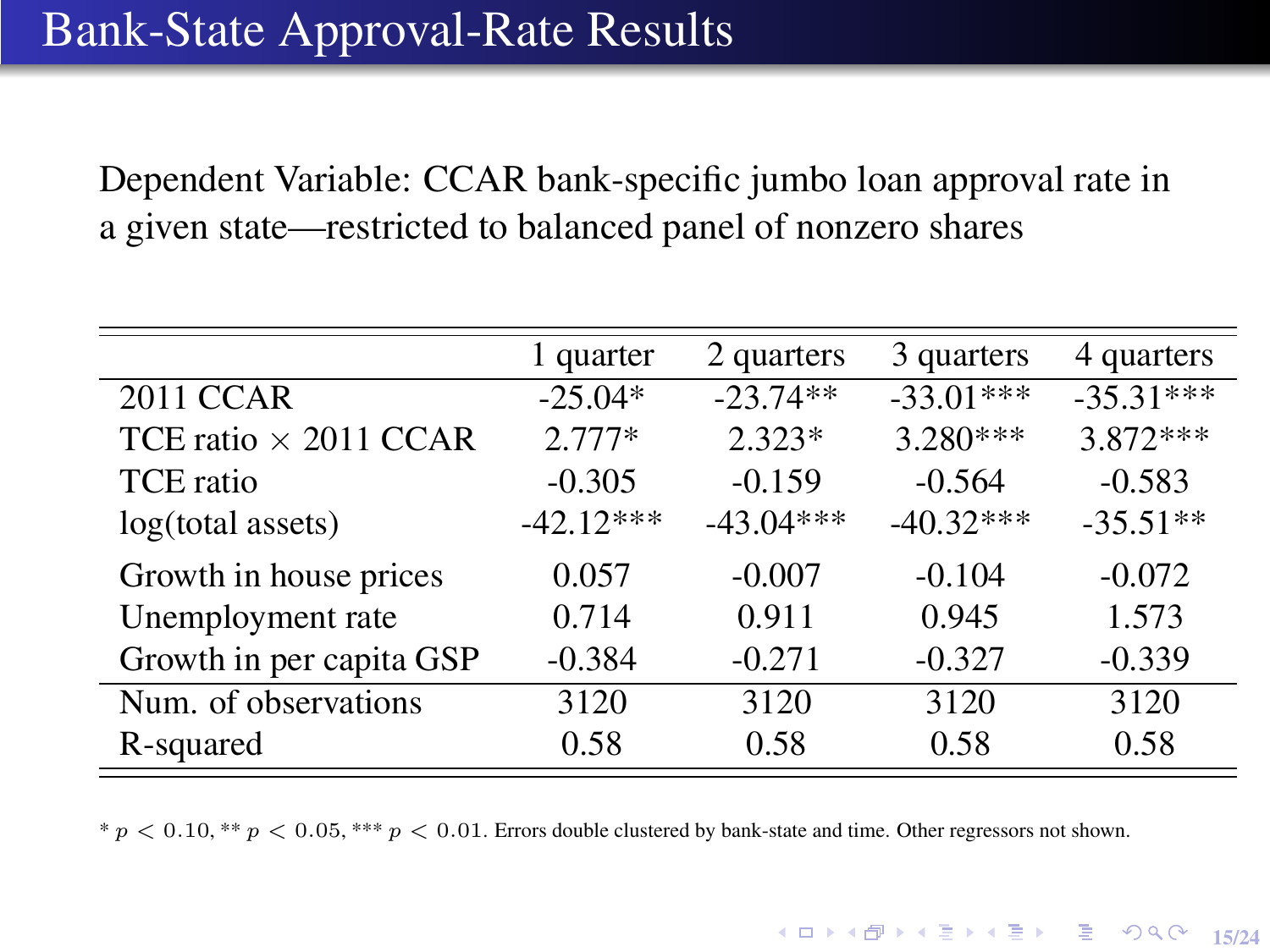## Other Results and Conclusions

- **o** Other Results
	- Results are robust to taking the CCAR banks' share of jumbo loan originations at all banks only (excluding nonbanks)
	- Results for non-CCAR banks are the opposite, which implies substitution to originations at non-CCAR banks (with higher capital ratios)
	- The impact was more severe for those banks who performed below the median in terms of the Stress Test results (based on confidential supervisory information)
- Conclusion and Caveats
	- The 2011 CCAR appears to have been unique in affecting lending in the jumbo mortgage market, possibly due to the generally weak capital positions at CCAR banks
	- In 2011, large banks were also cognizant of upcoming Basel III regulatory rules and SIFI surcharges being phased in
	- The fact that jumbo mortgage origination shares were shifted to non-CCAR banks and CCAR banks with higher capital ratios may have been helpful for financial stability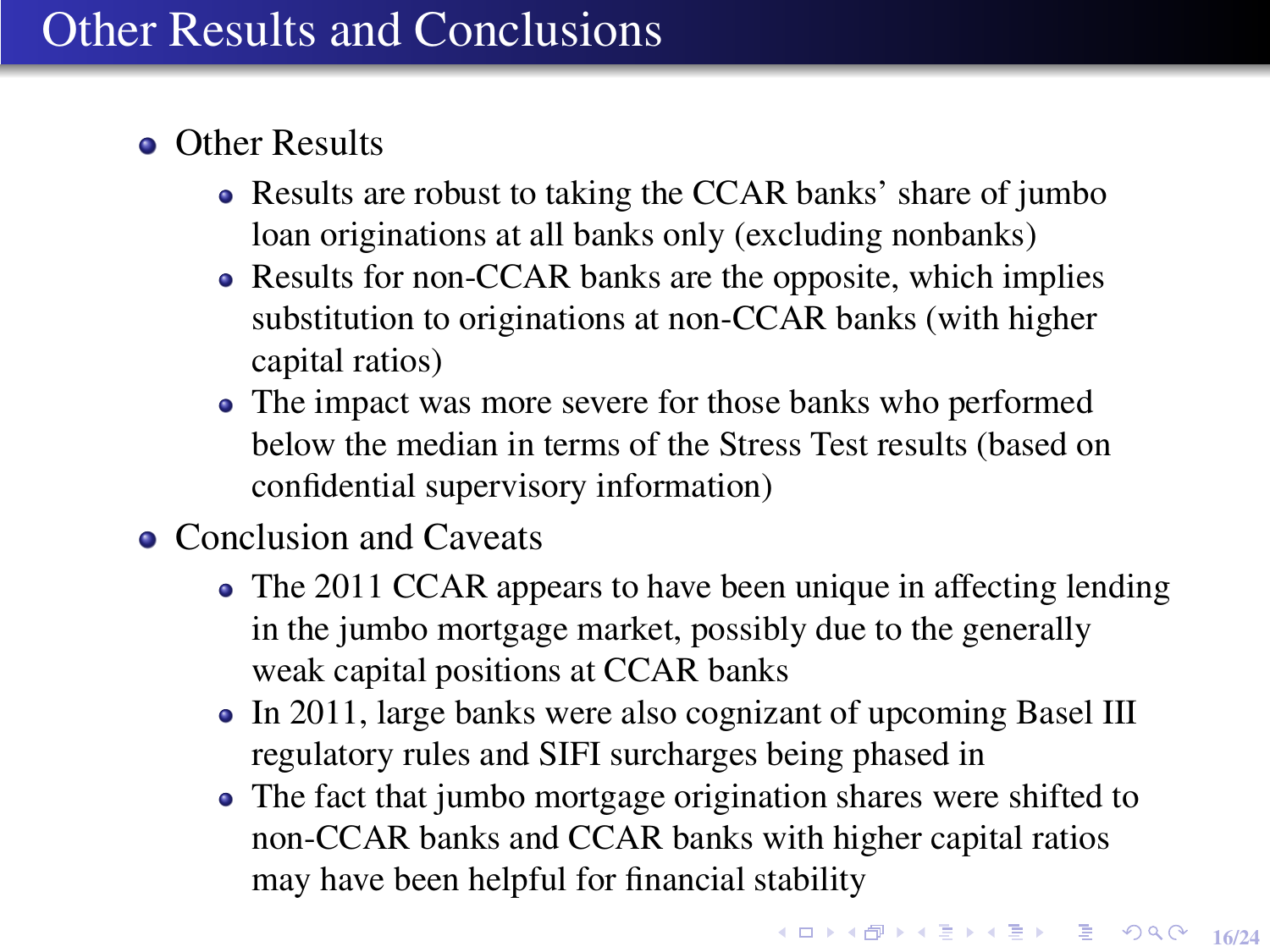# Supervisory Guidance

- Clarifies standards for underwriting/risk-management practices in response to excessive activity in particular lending segments
- 2013 Interagency Guidance on Leveraged Lending (IGLL)
	- Updates and replaces 2001 Guidance as market began to become active again (May 21, 2013)
	- Describes expectations for sound risk management of leveraged lending activities (origination/distribution/participation)
	- Expectations on definition of leveraged lending, risk management framework, underwriting standards, etc.
- 2014 Frequently Asked Questions (FAQ) notice
	- Issued to foster better understanding of the guidance and supervisory expectations (November 7, 2014)

*HYPOTHESIS 2*—the IGLL and FAQ impacted loan originations in the syndicated term loan market and banks may have been relatively more affected than nonbanks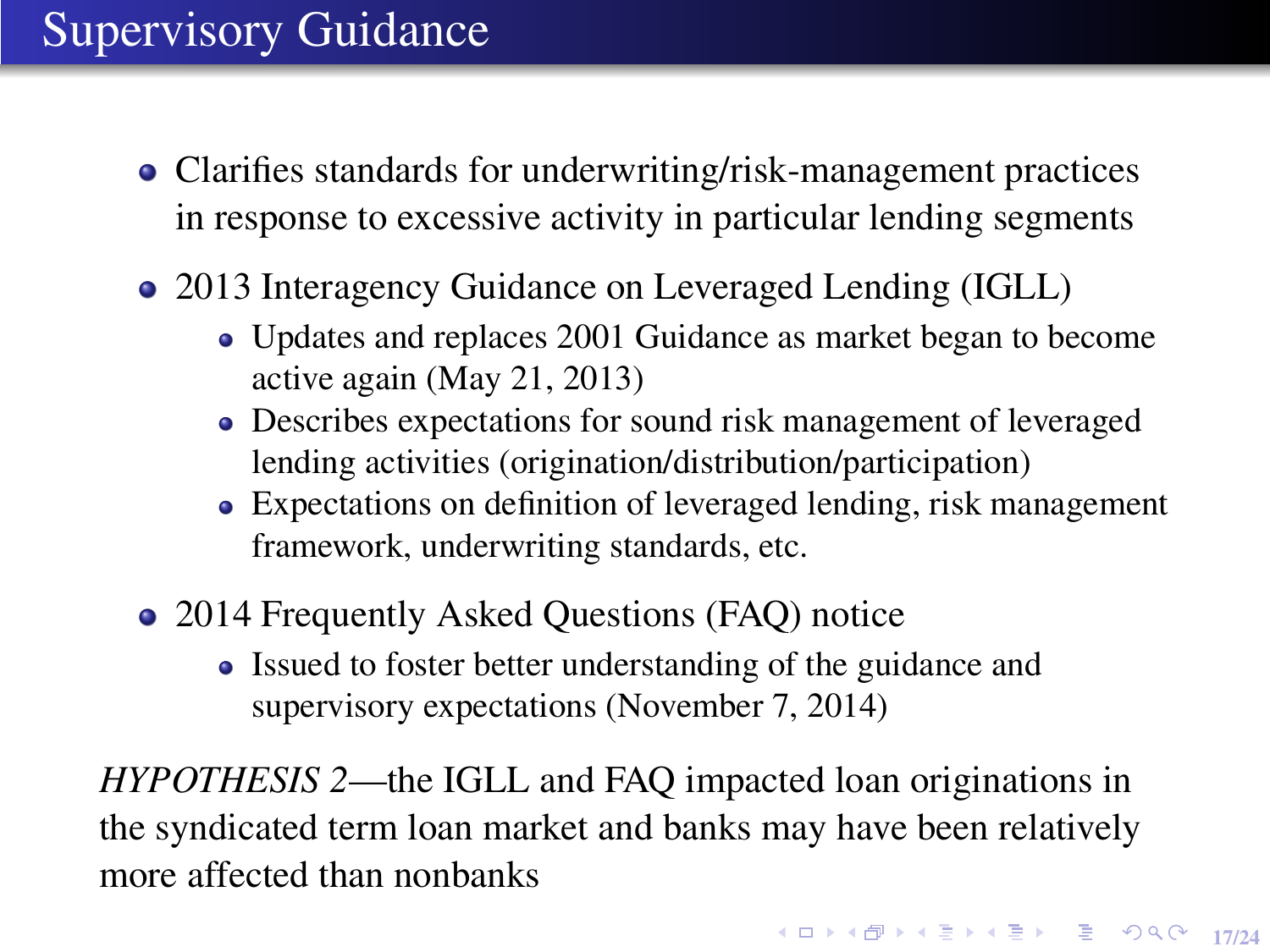## The Shared National Credit (SNC) Data

#### • Background and purpose

- Established by bank regulatory agencies in 1977
- Currently gathers loan information on commitments of at least \$20 million shared by three or more supervised institutions
- Collected to provide an efficient and consistent review and classification of large syndicated loans
- Data items
	- Reporting institution, participant institution, loan amount, and riskiness of borrower, etc.
- We use the data submitted by the 18 quarterly reporters (agent banks) since 2009:Q4
	- These loans compose more than 90 % of the total SNC universe
	- 10145 loans with utilized amount of \$1.8 trillion, distributed among 9277 participant lenders as of 2015:Q3
	- We restrict to term loans because utilized amounts on revolvers may largely reflect borrower demand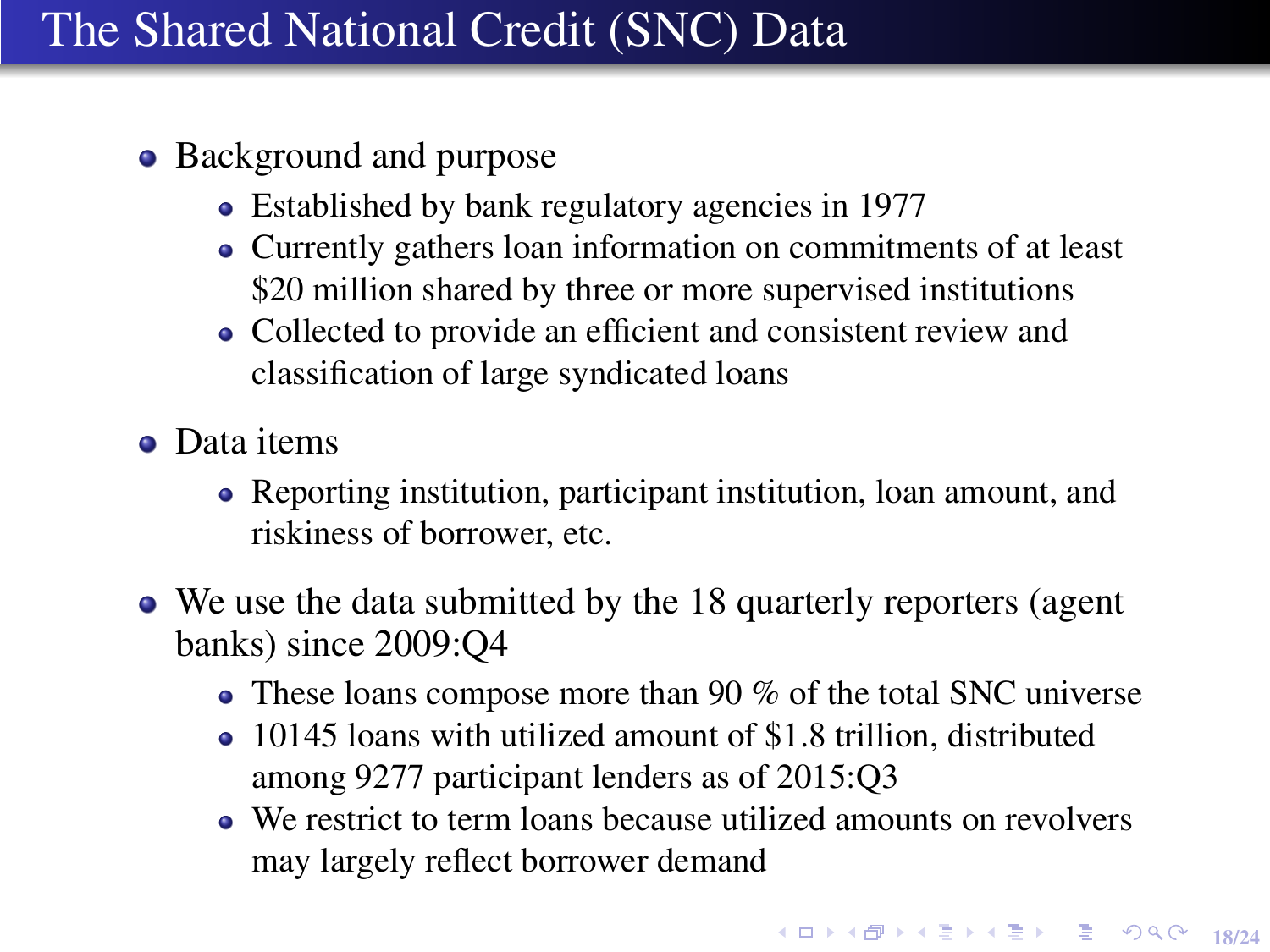## Recent Developments in the Syndicated Term Loan Market

#### Leveraged loans (4 X debt/ebitda)  $\subset$  Speculative-grade loans



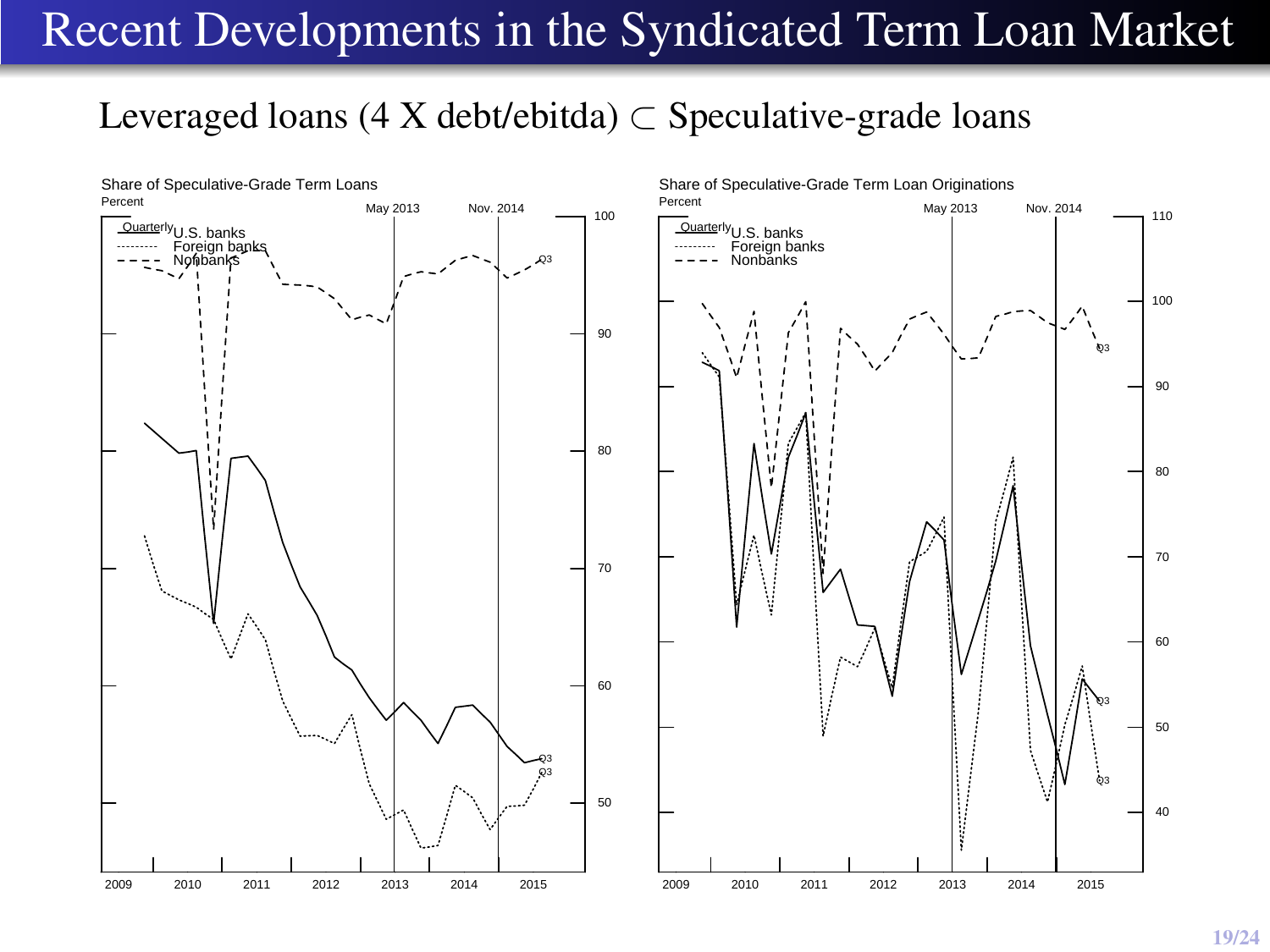|                              | <b>Observations</b> | Mean         | Median        | Std.Dev.     | Min           | Max        |
|------------------------------|---------------------|--------------|---------------|--------------|---------------|------------|
| <b>Banks</b>                 | 3920                | 71.2         | 95.5          | 36.7         | 0             | 100        |
| U.S. Banks<br>Non-U.S. Banks | 2140<br>1780        | 76.1<br>65.3 | 100.0<br>82.9 | 33.7<br>39.2 | $\Omega$<br>0 | 100<br>100 |
| <b>Nonbanks</b>              | 52792               | 97.1         | 100.0         | 13.6         | 0             | 100        |

Table: Speculative-grade syndicated term-loan origination shares

#### Table: Shares for most active lenders

|                              | <b>Observations</b> | Mean         | Median       | Std.Dev.     | Min           | Max        |
|------------------------------|---------------------|--------------|--------------|--------------|---------------|------------|
| <b>Banks</b>                 | 960                 | 65.5         | 66.3         | 24.4         | 0             | 100        |
| U.S. Banks<br>Non-U.S. Banks | 543<br>417          | 67.3<br>63.1 | 67.2<br>62.8 | 22.5<br>26.6 | 0<br>$\Omega$ | 100<br>100 |
| <b>Nonbanks</b>              | 2040                | 96.0         | 100.0        | 11.6         | 0             | 100        |

Note: Summary statistics are for all lender-quarter observations from 2009:Q4 to 2015:Q3 in the Shared National Credit Program.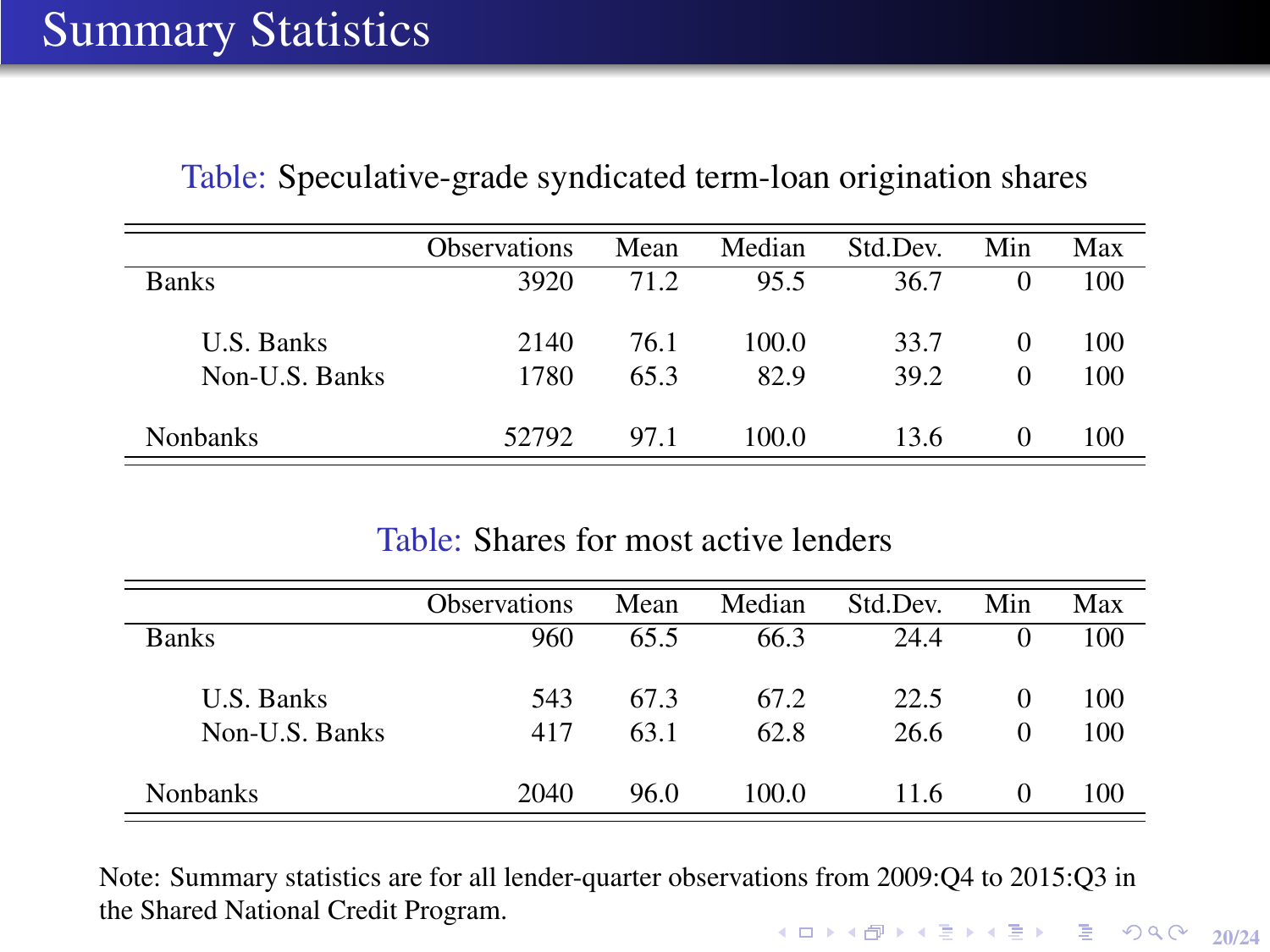## Main Lender Participant Empirical Specification

$$
share_{i,t} = \alpha_i + \sum_{j=1}^3 I_j \beta_j^S IGLL_t + \sum_{j=1}^3 I_j \beta_j^F FAQ_t +
$$
  

$$
\sum_{j=1}^3 I_j \mathbf{X}_t \gamma_j + \sum_{j=1}^3 \sum_{q=2}^4 I_i \sigma_{j,q} quarter_{q,t} + \varepsilon_{i,t}
$$

- $\bullet$  *share<sub>it</sub>* is the share of speculative grade share of term loan originations for lender  $i$  at time  $t$
- $\alpha_i$  is lender fixed effect
- $\bullet$   $I_i$  is an indicator for lender type (bank vs. nonbank)
- $IGLL_t$  is the period since the implementation of the IGLL–can vary from one-quarter effect to 4 quarter effect
- $FAQ_t$  is the period since the FAQ documentation release–can vary from one-quarter effect to 4 quarter effect
- $X_t$  includes European sovereign spread, high-yield bond spread, and VIX, share of noninvestment grade bond issuance etc.
- $\bullet$  quarter<sub>q,t</sub> are quarterly dummies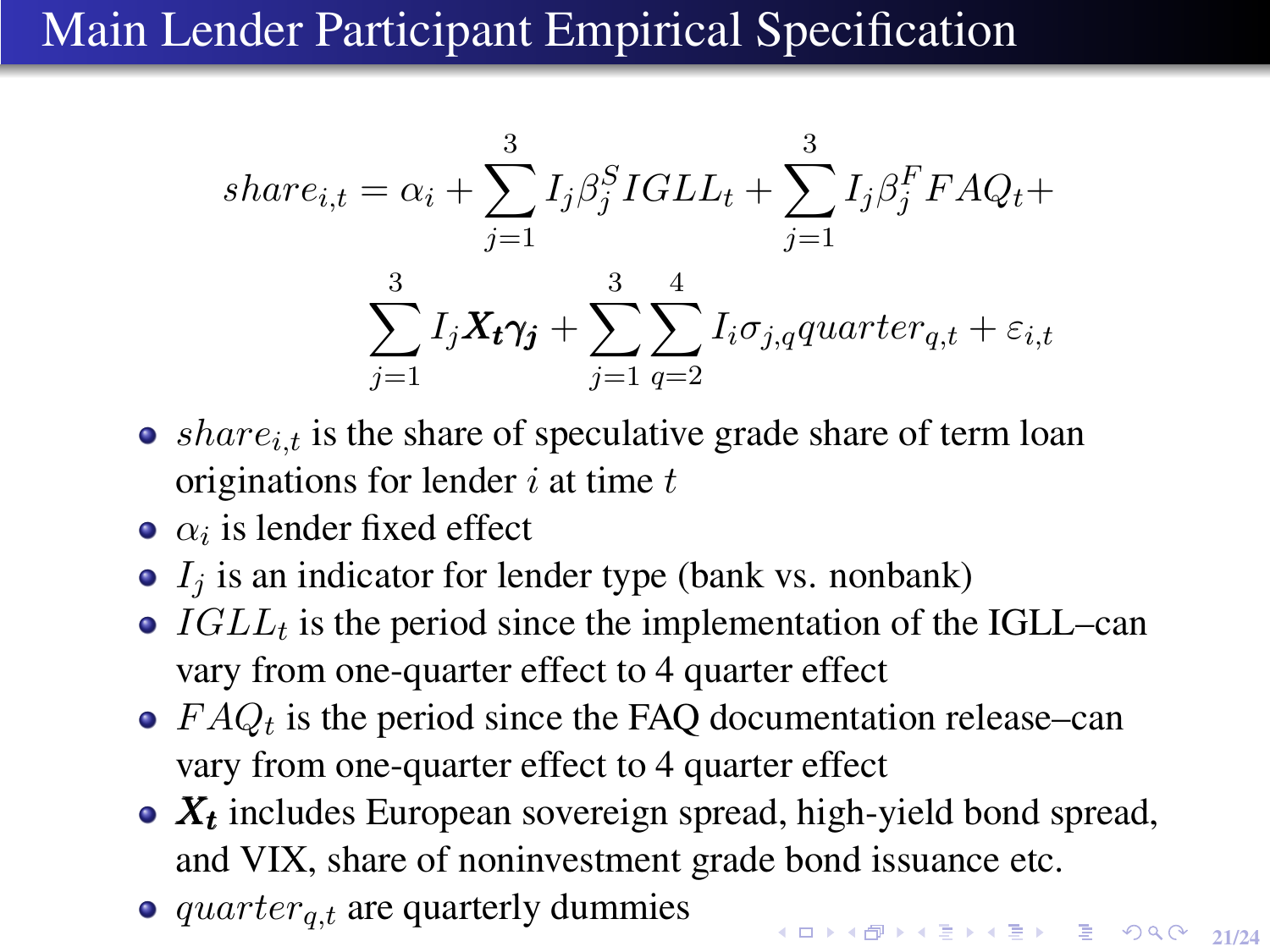|                       | 1 quarter   | 2 quarters  | 3 quarters  | 4 quarters  |
|-----------------------|-------------|-------------|-------------|-------------|
| $Bank \times IGLL$    | $16.85***$  | 2.438       | $-4.277$    | $-4.509$    |
| Nonbank $\times$ IGLL | 1.893       | 2.169       | 3.936       | $9.725*$    |
| Bank $\times$ FAQ     | $-17.35***$ | $-16.97***$ | $-15.60***$ | $-25.61***$ |
| Nonbank $\times$ FAQ  | 0.907       | 1.642       | 1.524       | 0.118       |
| Num. of observations  | 56712       | 56712       | 56712       | 56712       |
| R-squared             | 0.43        | 0.43        | 0.43        | 0.44        |

Dependent Variable: Speculative share of term loan originations

 $p < 0.10$ , \*\*  $p < 0.05$ , \*\*\*  $p < 0.01$ . Errors double clustered by participant lender and time. Other regressors not

4 ロ → 4 @ ▶ 4 로 ▶ 4 로 ▶ - 로 - 9 Q @ - 22/24

shown.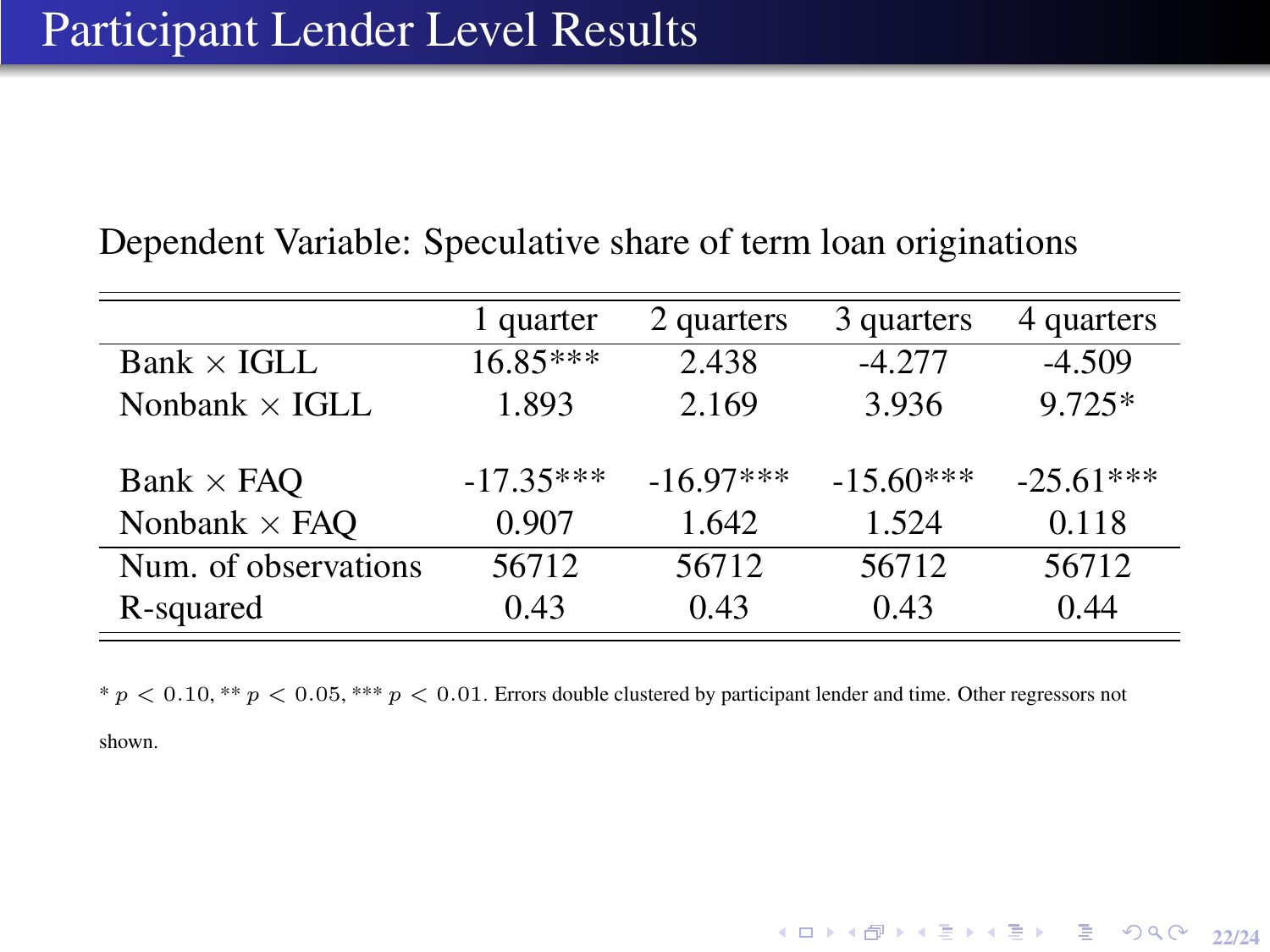| Dependent Variable: Speculative share of term loan originations |  |  |  |  |
|-----------------------------------------------------------------|--|--|--|--|
|-----------------------------------------------------------------|--|--|--|--|

|                       | 1 quarter   | 2 quarters  | 3 quarters  | 4 quarters  |
|-----------------------|-------------|-------------|-------------|-------------|
| $Bank \times IGLL$    | 22.98***    | 3.015       | $-9.116$    | $-6.921$    |
| Nonbank $\times$ IGLL | 2.971       | 3.587       | 7.392       | 13.567*     |
| Bank $\times$ FAQ     | $-15.48***$ | $-21.05***$ | $-19.53***$ | $-36.54***$ |
| Nonbank $\times$ FAQ  | 3.236       | 3.427       | 2.968       | $-0.500$    |
| Num. of observations  | 3000        | 3000        | 3000        | 3000        |
| R-squared             | 0.60        | 0.60        | 0.60        | 0.61        |

 $p < 0.10$ , \*\*  $p < 0.05$ , \*\*\*  $p < 0.01$ . Errors double clustered by participant lender and time. Other regressors not

4 ロ → 4 @ → 4 로 → 4 로 → 23 → 23/24

shown.